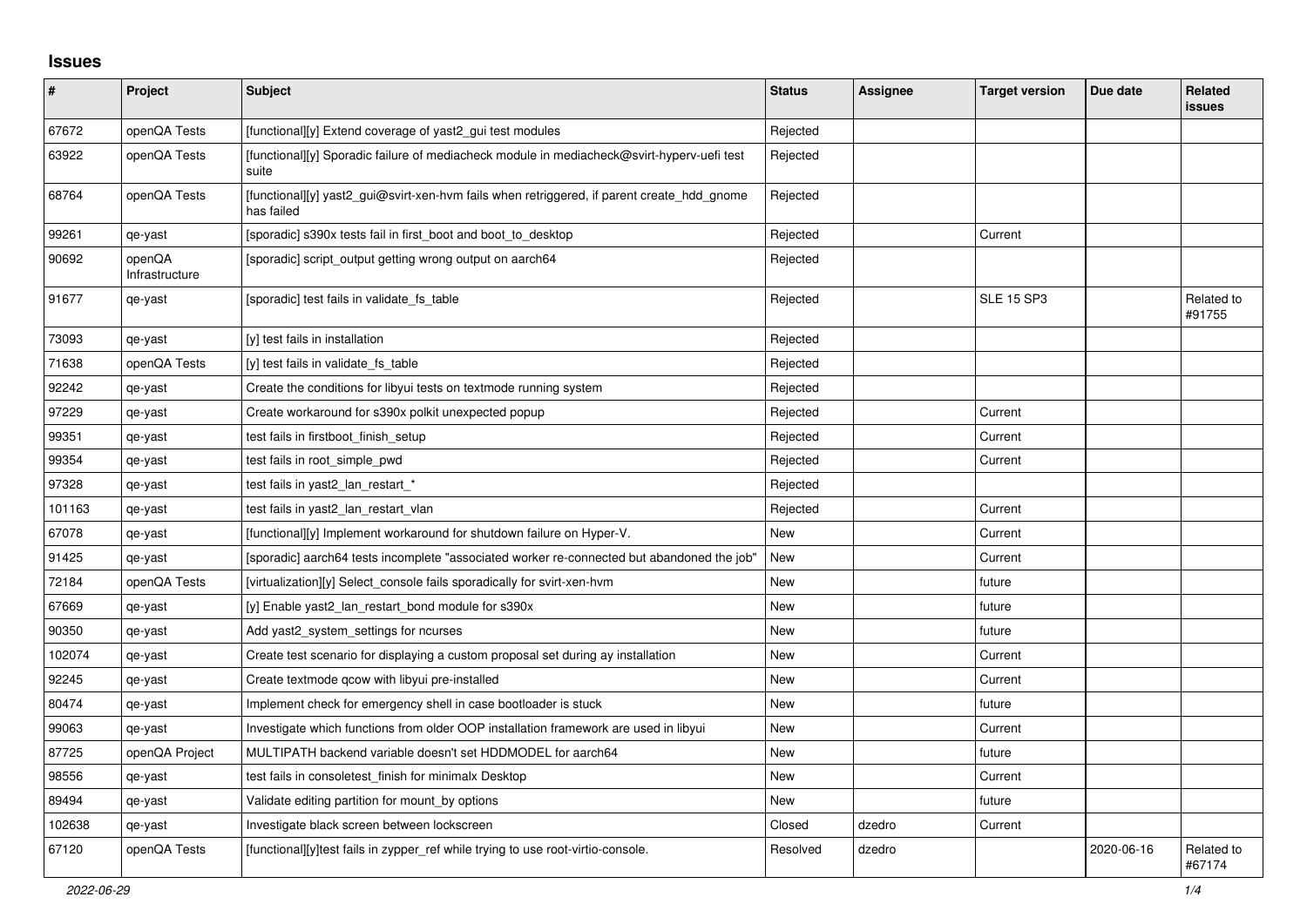| $\pmb{\#}$ | <b>Project</b> | <b>Subject</b>                                                                     | <b>Status</b>  | Assignee            | <b>Target version</b> | Due date   | <b>Related</b><br><b>issues</b>               |
|------------|----------------|------------------------------------------------------------------------------------|----------------|---------------------|-----------------------|------------|-----------------------------------------------|
| 97766      | qe-yast        | Adapt the order of activation for ZFCP with client for libyui-rest-api             | Closed         | geor                | Current               |            | Related to<br>#98811                          |
| 97325      | qe-yast        | Collect logs in autoyast_reinstall when failing detecting disk after installation  | Closed         | geor                | Current               |            |                                               |
| 75424      | qe-yast        | [sporadic] test fails in force_scheduled_tasks                                     | Closed         | <b>JERiveraMoya</b> | <b>SLE 15 SP3</b>     |            |                                               |
| 97331      | qe-yast        | [timebox: 24h] Investigate failure in rebootmgr                                    | Closed         | JERiveraMova        | Current               |            | Related to<br>#98832                          |
| 71116      | qe-yast        | [y] Add OpenQA test for OneClickInstall                                            | Closed         | JERiveraMoya        | <b>SLE 15 SP3</b>     |            |                                               |
| 80272      | qe-yast        | Adapt yast2_expert_partitioner (before: yast2_storage_ng) in ppc64le to use libyui | Closed         | <b>JERiveraMoya</b> | <b>SLE 15 SP3</b>     |            | Blocked by<br>#80840                          |
| 95392      | qe-yast        | Expand functionality of prepare_profile module                                     | Closed         | JERiveraMoya        | Current               |            |                                               |
| 93029      | qe-yast        | Implement test module for Product selection using LibyuiClient in YaST Job Group   | Closed         | <b>JERiveraMoya</b> | <b>SLE 15 SP3</b>     |            |                                               |
| 97760      | qe-yast        | Rewrite workaround for scrolling for bsc#1189550                                   | Closed         | JERiveraMoya        | Current               |            |                                               |
| 97319      | qe-yast        | tests fail for ppc installation at different points                                | Closed         | JERiveraMoya        | Current               |            |                                               |
| 102515     | qe-yast        | validate self update greps only in /var/log/y2log and misses compressed logs       | Closed         | JERiveraMoya        | Current               |            |                                               |
| 67903      | openQA Tests   | [y][functional] Set partial sync for Debug and Source repositories                 | Resolved       | <b>JERiveraMoya</b> | <b>SLE 15 SP3</b>     | 2020-07-14 |                                               |
| 73306      | qe-yast        | [y][timeboxed:20h] test fails in await install                                     | <b>Blocked</b> | <b>JERiveraMoya</b> | Current               |            |                                               |
| 73096      | qe-yast        | [sporadic] msdos test fails in validate fs table                                   | Rejected       | <b>JRivrain</b>     | <b>SLE 15 SP3</b>     |            |                                               |
| 73474      | qe-yast        | Add more modules to yast2_firstboot                                                | Closed         | <b>JRivrain</b>     | <b>SLE 15 SP3</b>     |            |                                               |
| 80206      | qe-yast        | Adjust msdos scenario for the UI changes in the Expert Partitioner                 | Closed         | <b>JRivrain</b>     | <b>SLE 15 SP3</b>     |            |                                               |
| 93641      | qe-yast        | Create schedules for opensuse test suites                                          | Closed         | <b>JRivrain</b>     | <b>SLE 15 SP3</b>     |            | Related to<br>#94069,<br>Related to<br>#92479 |
| 73471      | qe-yast        | Enable yast2_firstboot in textmode                                                 | Closed         | JRivrain            | <b>SLE 15 SP3</b>     |            |                                               |
| 73477      | qe-yast        | Modify firstboot configuration for yast2_firstboot_custom                          | Closed         | <b>JRivrain</b>     | <b>SLE 15 SP3</b>     |            |                                               |
| 63460      | openQA Tests   | serial console stopped working on hyperv                                           | Rejected       | okurz               |                       |            |                                               |
| 67537      | openQA Project | [tools] Not possible to change hostname on Xen tests.                              | Resolved       | okurz               |                       | 2020-06-20 |                                               |
| 67822      | openQA Project | [tools] When using refspec for svirt-xen-hvm, openQA-SUT-2 fails                   | Resolved       | okurz               |                       | 2020-06-23 |                                               |
| 62243      | openQA Project | After latest updates, openQA has problematic behavior on Dell Precision 5810       | Resolved       | okurz               | Done                  |            | Related to<br>#62015,<br>Copied to<br>#62567  |
| 87646      | qe-yast        | Create autoyast test using btrfs quota limit                                       | Closed         | oorlov              | <b>SLE 15 SP3</b>     |            |                                               |
| 67732      | openQA Tests   | [functional][y] Add yast2 lang module for other than 64bit machines                | Resolved       | oorlov              | <b>SLE 15 SP3</b>     | 2020-07-14 |                                               |
| 81310      | qe-yast        | [sporadic][timeboxed:10h] test fails in mediacheck on svirt uefi                   | Resolved       | oorlov              | future                |            |                                               |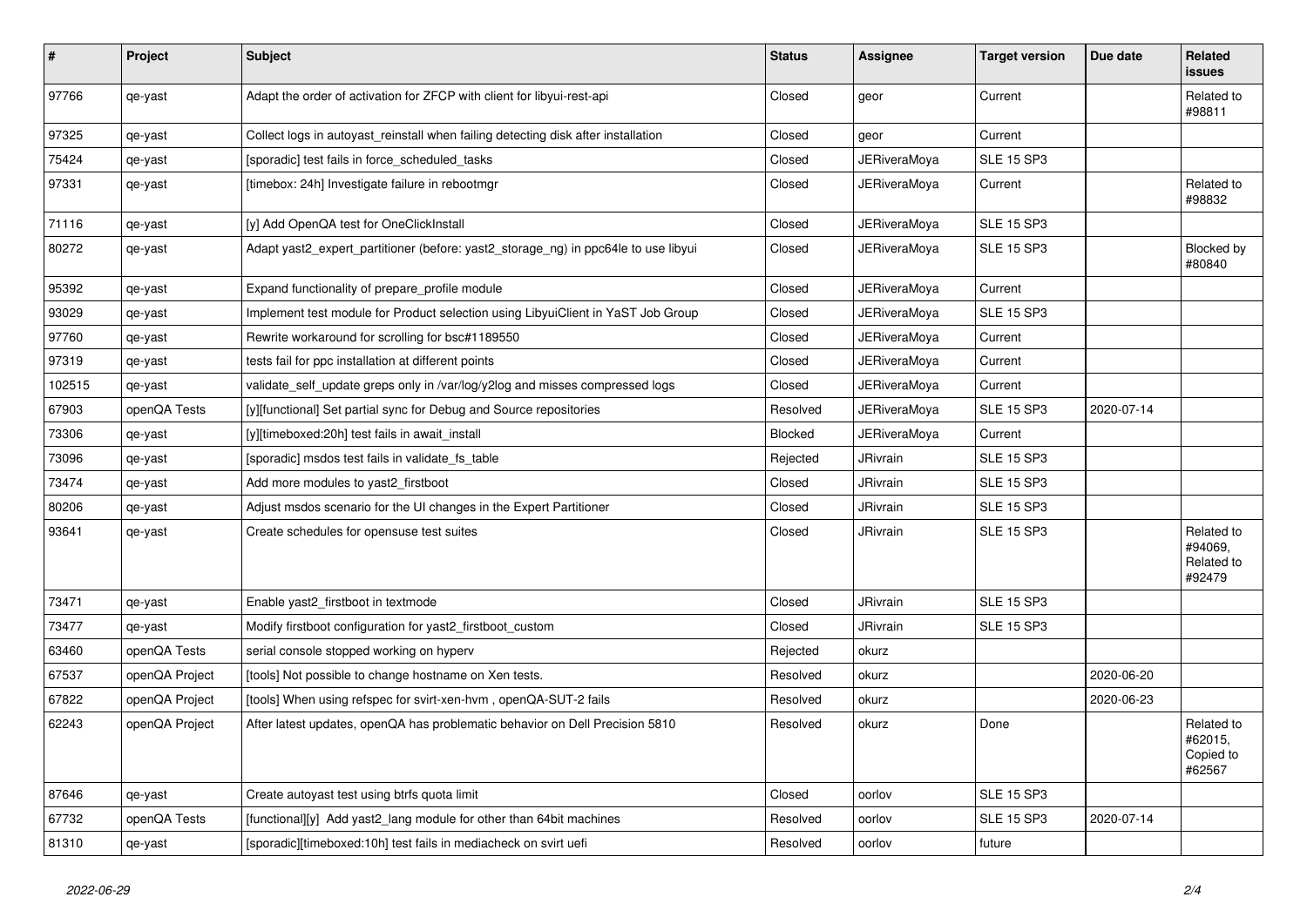| $\#$   | Project      | Subject                                                                                                 | <b>Status</b> | <b>Assignee</b>  | <b>Target version</b> | Due date   | Related<br>issues          |
|--------|--------------|---------------------------------------------------------------------------------------------------------|---------------|------------------|-----------------------|------------|----------------------------|
| 91830  | qe-yast      | Investigate if a change of DH version for TLS negotiation can fix 'remote_controller' module            | Resolved      | oorlov           | <b>SLE 15 SP3</b>     |            |                            |
| 76885  | qe-yast      | Unit test for yast2-metapackage-handler OneClickInstallWorkerFunction.rb (part I)                       | Resolved      | oorlov           | <b>SLE 15 SP3</b>     |            |                            |
| 97316  | qe-yast      | test fails in releasenotes_origin                                                                       | Closed        | rainerkoenig     | Current               | 2021-09-23 |                            |
| 101370 | qe-yast      | test fails in yast2_firewall due to recent modification the interface zone                              | Blocked       | rainerkoenig     | Current               |            |                            |
| 80210  | openQA Tests | [ppc64le] ppc64le-hmc tests fail in bootloader_start                                                    | Rejected      | riafarov         |                       |            |                            |
| 80212  | qe-yast      | Adjust cryptlvm scenario for the UI changes in the Expert Partitioner                                   | Rejected      | riafarov         | <b>SLE 15 SP3</b>     |            |                            |
| 80220  | qe-yast      | test choses wrong product for installation                                                              | Rejected      | riafarov         | <b>SLE 15 SP3</b>     |            |                            |
| 81248  | qe-yast      | test fails in snapshots_small_root on aarch64                                                           | Rejected      | riafarov         | <b>SLE 15 SP3</b>     |            |                            |
| 91136  | qe-yast      | Textmode test suite fails for s390x-kvm                                                                 | Rejected      | riafarov         | <b>SLE 15 SP3</b>     |            |                            |
| 89932  | qe-yast      | [sporadic] stabilize partitioning_firstdisk                                                             | Closed        | riafarov         | <b>SLE 15 SP3</b>     |            |                            |
| 80276  | qe-yast      | [sporadic][timeboxed:12h] autoyast_reinstall@s390x-kvm-sle12 fails in installation                      | Closed        | riafarov         | <b>SLE 15 SP3</b>     |            |                            |
| 91350  | qe-yast      | [timeboxed:16h][sporadic] test fails in verify_undelete_snapshots                                       | Closed        | riafarov         | <b>SLE 15 SP3</b>     |            |                            |
| 80204  | qe-yast      | Adjust lvm+resize_root scenario for the UI changes in the Expert Partitioner                            | Closed        | riafarov         | <b>SLE 15 SP3</b>     |            |                            |
| 73642  | qe-yast      | Modify allmodules+allpatterns+registration test suite                                                   | Closed        | riafarov         | <b>SLE 15 SP3</b>     |            | Related to<br>#73645       |
| 73363  | qe-yast      | sporadic failure for btrfs_libstorage-ng@64bit-ipmi                                                     | Closed        | riafarov         | <b>SLE 15 SP3</b>     |            |                            |
| 91130  | qe-yast      | Use libyui for btrfs_libstorage-ng ipmi and zVM                                                         | Closed        | riafarov         | <b>SLE 15 SP3</b>     |            |                            |
| 64688  | openQA Tests | [functional][y] Travis check detect_unused_modules is taking 4 minutes to be completed.                 | Resolved      | riafarov         | future                | 2020-06-02 |                            |
| 67117  | openQA Tests | [functional][y]test fails in yast2_proxy and yast2_dns_server                                           | Resolved      | riafarov         | <b>SLE 15 SP2</b>     | 2020-06-16 |                            |
| 69751  | openQA Tests | [y] Module validate_encrypt fails on s390x-kvm-sle12                                                    | Resolved      | riafarov         | <b>SLE 15 SP3</b>     | 2020-09-08 | Has<br>duplicate<br>#69991 |
| 71641  | openQA Tests | [y] test fails in sshd for ppc64le-hmc-4disk                                                            | Resolved      | riafarov         | <b>SLE 15 SP3</b>     | 2020-10-06 |                            |
| 69658  | openQA Tests | [y] test fails in yast2_control_center                                                                  | Resolved      | riafarov         | <b>SLE 15 SP3</b>     |            |                            |
| 97709  | qe-yast      | [sporadic] accept_timezone_configuration fails to navigate next screen                                  | Closed        | syrianidou_sofia | Current               |            |                            |
| 88480  | qe-yast      | [sporadic] boot_encrypt doesn't unlock encrypted disk for cryptlym@ppc64le                              | Closed        | syrianidou_sofia | <b>SLE 15 SP3</b>     |            |                            |
| 95551  | qe-yast      | autologin_yast test fails in first_boot                                                                 | Closed        | syrianidou_sofia | Current               |            |                            |
| 93411  | qe-yast      | Create test cases for Language, Keyboard and Product Selection                                          | Closed        | syrianidou_sofia | <b>SLE 15 SP3</b>     |            |                            |
| 95542  | qe-yast      | test fails in yast2_kdump                                                                               | Closed        | syrianidou_sofia | Current               |            |                            |
| 76888  | qe-yast      | Unit test for yast2-metapackage-handler OneClickInstallWorkerFunction.rb (part II)                      | Closed        | syrianidou_sofia | <b>SLE 15 SP3</b>     |            |                            |
| 93032  | qe-yast      | Use accept_license module with libyui-rest-api in all test suites in YaST, TW and Leap 15<br>Job Groups | Closed        | syrianidou_sofia | <b>SLE 15 SP3</b>     |            |                            |
| 64325  | openQA Tests | [functional][y] Add check in autoyast installation test with wrong autoyast profile path                | Resolved      | syrianidou_sofia |                       | 2020-05-05 |                            |
| 67126  | qe-yast      | [functional][y] Add validation module for nis mm tests                                                  | Resolved      | syrianidou_sofia | <b>SLE 15 SP2</b>     | 2020-06-30 |                            |